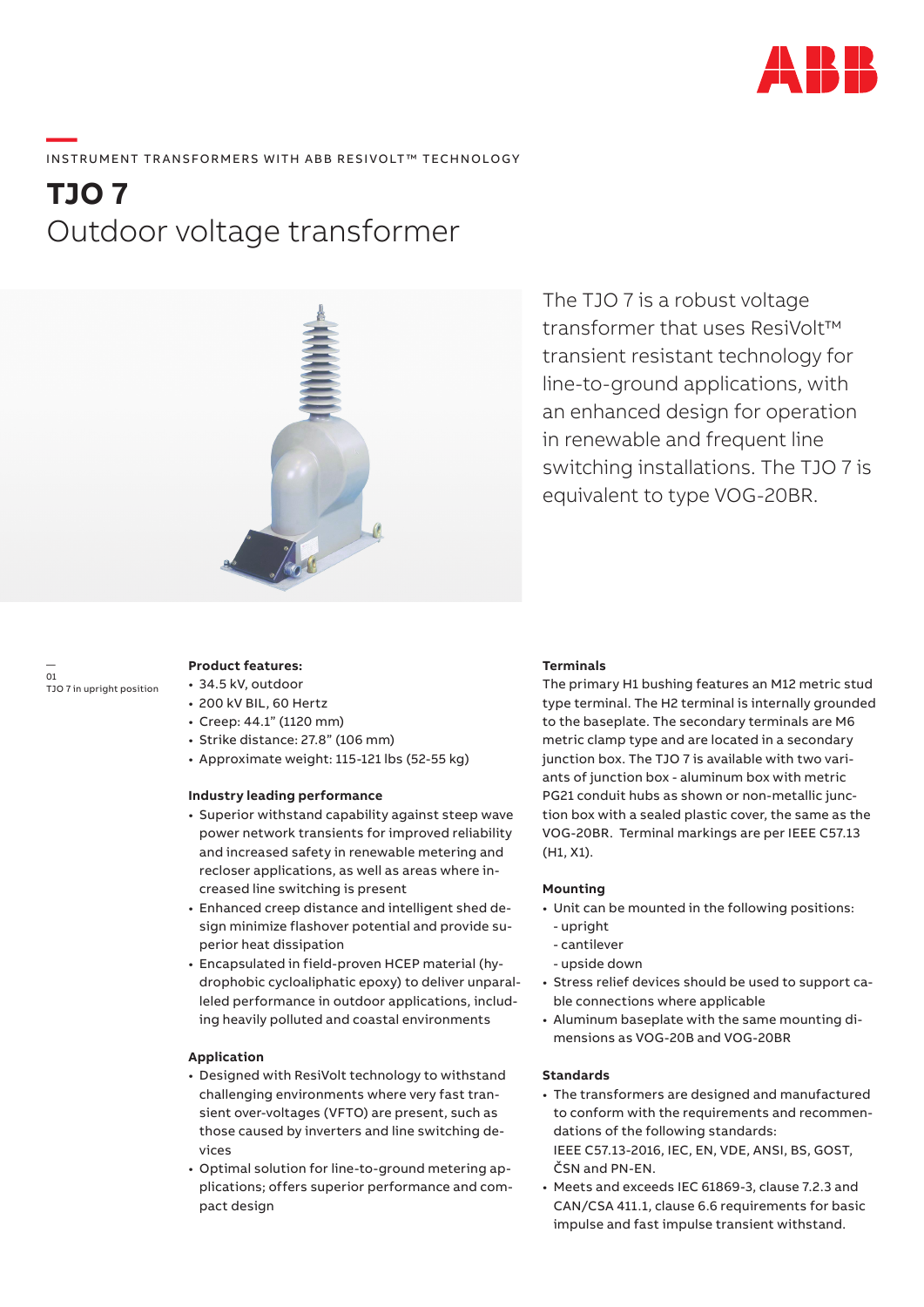| TJO 7 selection quide |                   |                     |                   |                                            |                                      |                 |
|-----------------------|-------------------|---------------------|-------------------|--------------------------------------------|--------------------------------------|-----------------|
| Primary<br>voltage    | Secondary voltage | Winding<br>ratio    | Metering accuracy | <b>Thermal rating</b><br>at $30^{\circ}$ C | <b>Rated voltage</b><br>factor (RVF) | Style number    |
| 20125/34500GY         | 115               | 175:1               | 0.3Y              | 1500                                       | 1.9                                  | E-923A602G01-CZ |
| 19920/34500GY         | 120               | 166:1               | 0.3Y              | 1500                                       | 1.9                                  | E-923A602G02-CZ |
| 20125/34500GY         | 115/67.08         | 175/300:1           | 0.3Y/0.3Y         | 1500                                       | 1.9                                  | E-923A611G02-CZ |
| 20125/34500GY         | 115/67 & 115/67   | 175/300 & 175/300:1 | 0.3Y              | 1500                                       | 1.9                                  | E-923A663G01-CZ |
| 20125/34500GY         | 115 & 67.08       | 175 & 300:1         | 0.3Y              | 1500                                       | 1.9                                  | E-923A687G01-CZ |
| 20125/34500GY         | 115 & 115         | 175 & 175:1         | 0.3Y              | 1500                                       | 1.9                                  | E-923A687G02-CZ |

#### — **Dimension drawings**

TJO 7

Inches [mm]







weight: 115-121 lbs [52-55 kg]

creepage distance: 44.1" [1120 mm]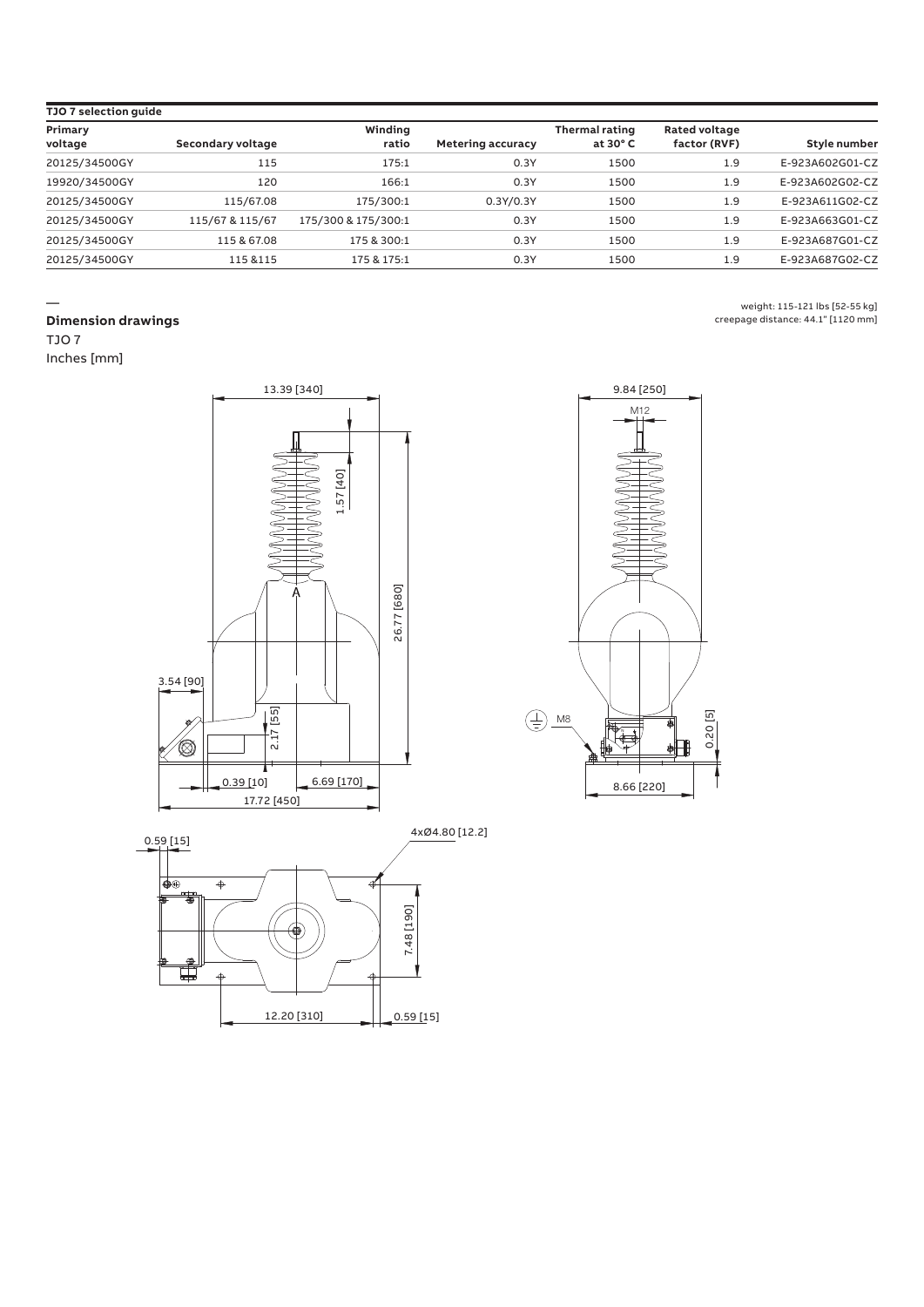**Dimension drawings** TJO 7 PINETOPS Inches [mm]  $T_{\text{strike}}$ 

—

weight: 115-121 lbs [55 kg] creepage distance: 44.1" [1120 mm] strike distance: 27.8" [106 mm]